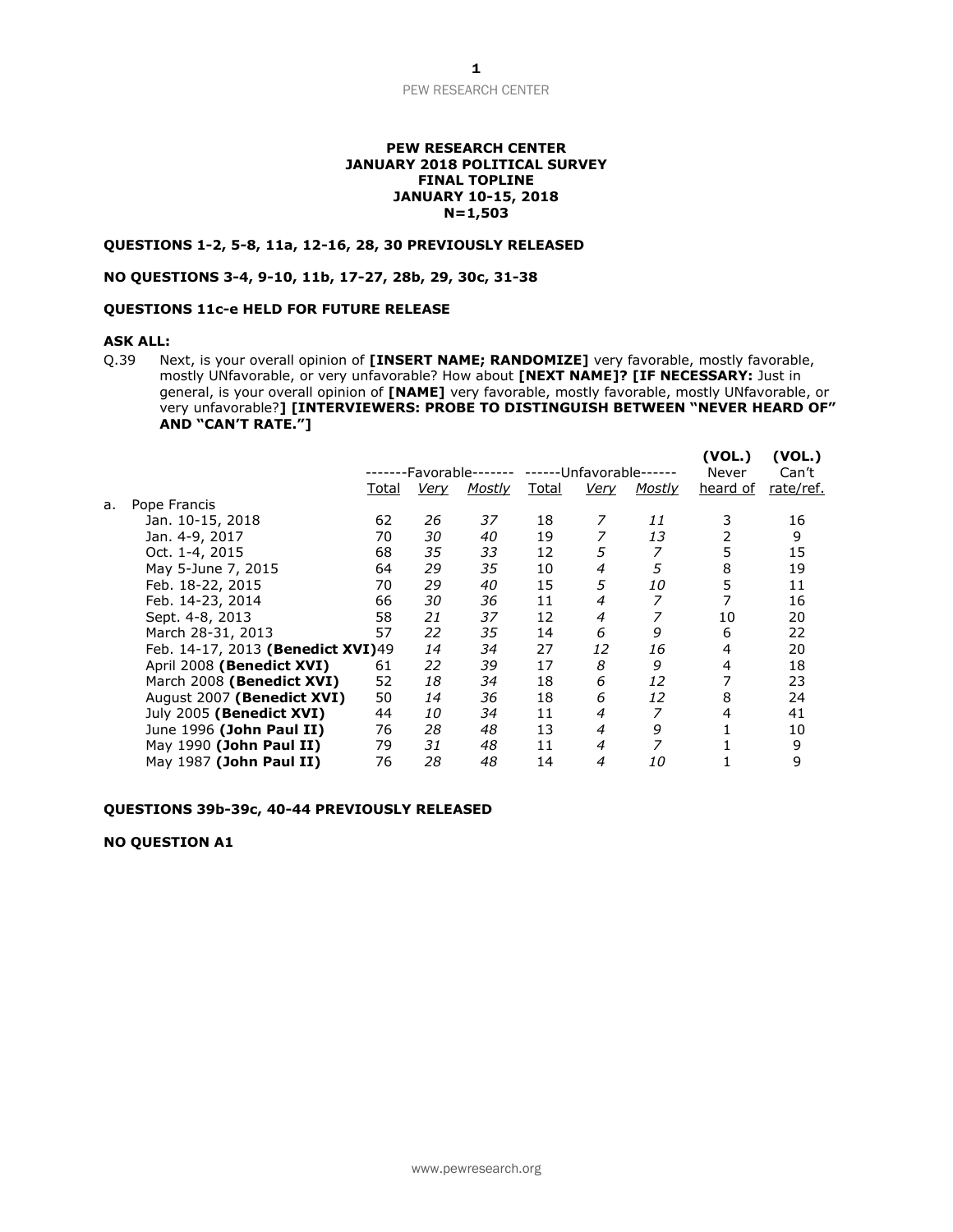# **READ ALL:**

As you may know, Pope Francis has been pope for nearly five years now…

# **ASK ALL:**

Q.A2 Do you think Pope Francis represents a major change in direction for the Catholic Church, or don't you think so?**[INTERVIEWER INSTRUCTION: IF RESPONDENT SAYS "DON'T KNOW" OR THAT THEY HAVE NO OPINION, RECORD AS "9" AND DO NOT PROBE FURTHER] ASK IF "MAJOR CHANGE" (Q.A2=1):**

Q.A3 And do you see this as **[READ AND RANDOMIZE:** mainly a change for the better [OR] mainly a change for the worse**]**?

| Jan. 10-15<br>2018<br>54 | Yes, represents a major change in direction | May 5-June 7 Feb. 14-23<br>2015<br>56 | 2014<br>59 |
|--------------------------|---------------------------------------------|---------------------------------------|------------|
| 45                       | Mainly a change for the better [OR]         | 48                                    | 55         |
| 7                        | Mainly a change for the worse               | 5                                     | 3          |
|                          | Neither (VOL.)                              |                                       | $\ast$     |
| 2                        | Don't know/Refused (VOL.)                   |                                       |            |
| 23                       | No, don't think so                          | 18                                    | 21         |
| 23                       | Don't know/refused (VOL.)                   | 26                                    | 20         |
|                          |                                             |                                       |            |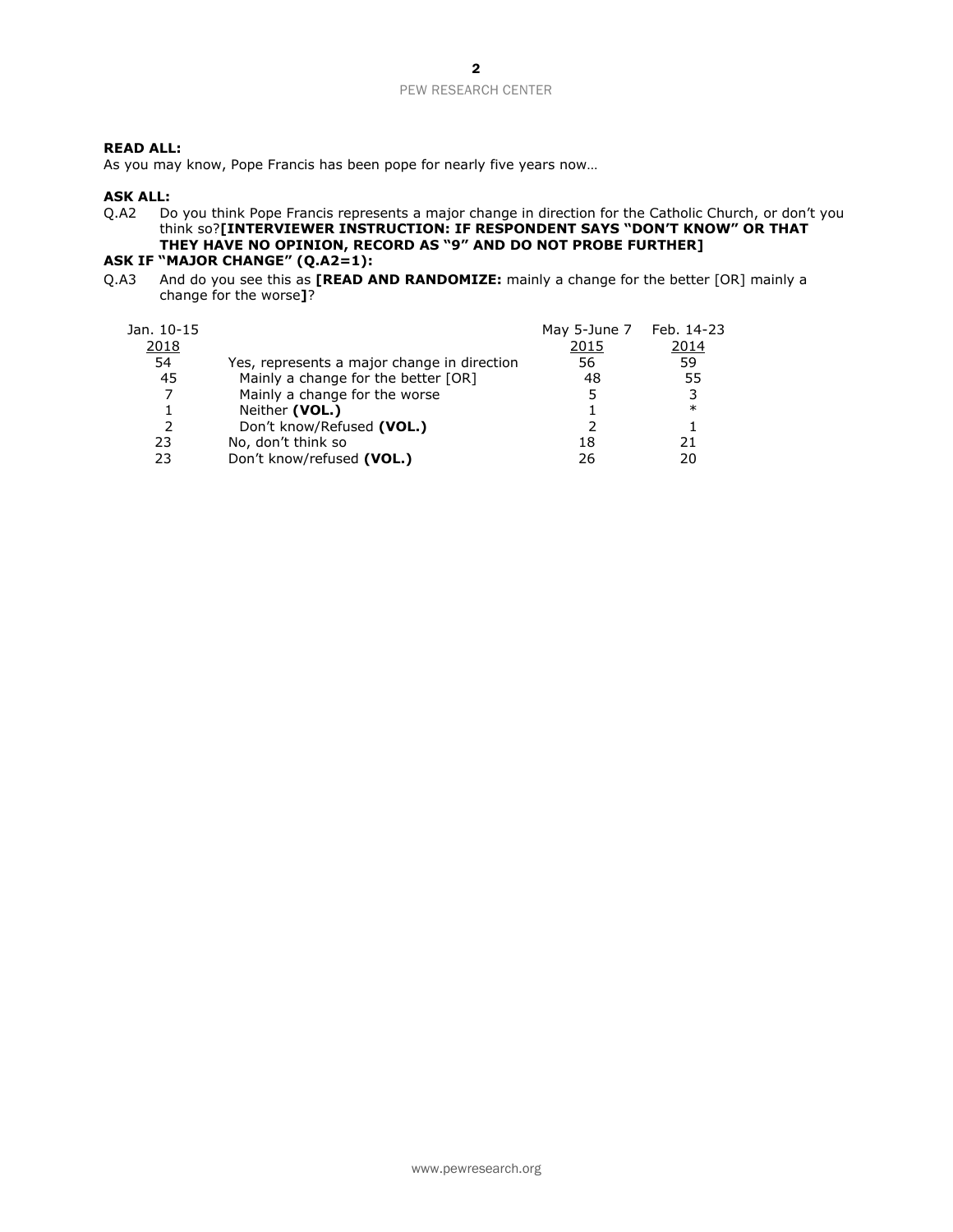# **ASK IF CATHOLIC (RELIG=2) [N=316]:**

Q.A4 Just in your own view, what is the single most significant thing Pope Francis has done as pope? **[OPEN-END. RECORD VERBATIM RESPONSE. PROBE ONCE IF RESPONDENT ANSWERS "DON'T KNOW." IF MORE THAN ONE MENTION, RECORD IN ORDER OF MENTION]**

# **NOTE: RESULTS DO NOT SUM TO 100% BECAUSE MULTIPLE RESPONSES WERE PERMITTED.**

| Jan. 10-15     |                                                                                                             |
|----------------|-------------------------------------------------------------------------------------------------------------|
| 2018           |                                                                                                             |
| 25             | <b>NET General positive actions as pope</b>                                                                 |
| 9              | Setting a good Christian example/being humble/a "pope for the people"                                       |
| 6              | Traveling to many countries/global outreach                                                                 |
| 3              | Promoting peace                                                                                             |
| 3              | Uniting everyone/more accepting of other religions                                                          |
| 3              | Other positive actions/"done good things"                                                                   |
| 1              | Other mentions of how he is, not what he's done                                                             |
| 20             | <b>Addressing social/political issues</b>                                                                   |
| 8              | Focus on helping poor/addressing poverty, social injustice                                                  |
| 7              | More accepting toward gays and lesbians, homosexuality                                                      |
| $\overline{2}$ | Addressing care for environment, global climate change                                                      |
| $\overline{2}$ | Standing up for children/addressing sex abuse scandal                                                       |
| 2              | More welcoming toward divorce and remarriage                                                                |
| $\mathbf{1}$   | Addressing immigration and refugee issues                                                                   |
| 20             | <b>Addressing church issues</b>                                                                             |
| 9              | Opening up the Church/being more accepting/becoming more modern                                             |
| 5              | Uniting Catholic community/encouraging communication and dialogue                                           |
| 1              | Spreading the faith                                                                                         |
| $\mathbf{1}$   | Reforming Vatican/addressing bureaucracy and hierarchy                                                      |
| $\overline{2}$ | Other changes in Church tradition (e.g. changing prayers)                                                   |
| 2              | Other religious (e.g. miracles, canonization, inspiring more belief and                                     |
| 4              | believers)                                                                                                  |
|                | <b>Negative or neutral actions</b><br>Becoming too involved in politics or in things that don't concern the |
| 1              | Church                                                                                                      |
| $\mathbf{1}$   | Becoming too liberal/alienating conservative Catholics                                                      |
|                | Being narrow-minded in views/derogatory toward those who don't share                                        |
| <1             | his views                                                                                                   |
| $\lt 1$        | Opposing traditional Catholic moral values                                                                  |
| 2              | Other neutral or negative actions                                                                           |
| з              | <b>Unclear</b>                                                                                              |
| 4              | He hasn't done anything/still waiting for him to do something                                               |
| 29             | Don't know/refused <sup>1</sup>                                                                             |

# **QUESTIONS 45, 49-50, 53-56 PREVIOUSLY RELEASED**

# **NO QUESTIONS A5, 45j-m, 46-48, 51-52**

 $\overline{a}$ 

 For all questions filtered on Catholics, the "don't know/refused" category includes one respondent who was backcoded into the Catholic category during data cleaning, and therefore did not receive any of the questions intended only for Catholics.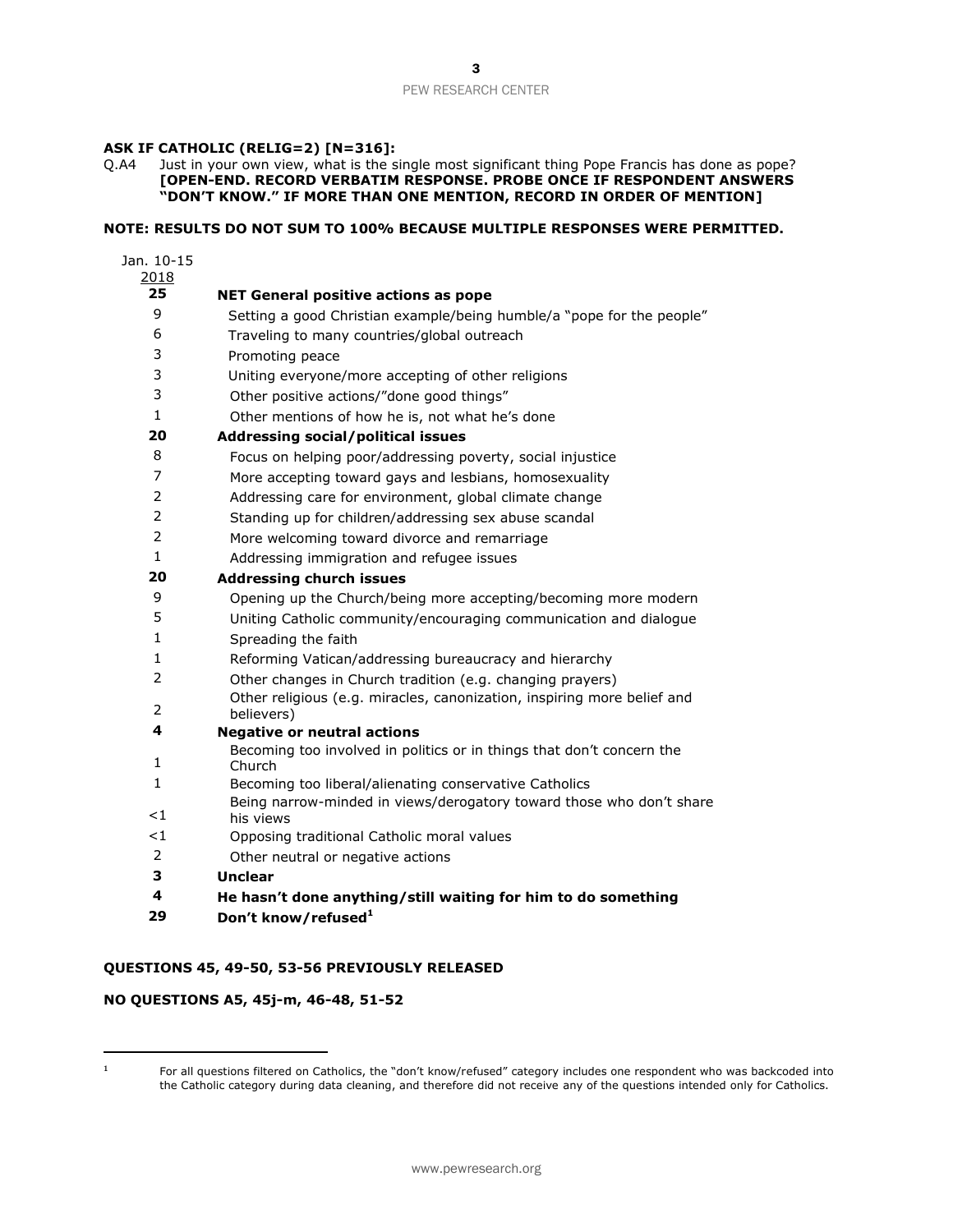## **READ IF CATHOLIC (RELIG=2):**

Now we have a few questions about Pope Francis.

# **ASK IF CATHOLIC (RELIG=2) [N=316]:**

Q.J22 As I read some phrases, please tell me whether you think each one describes Pope Francis. First, **[INSERT FIRST ITEM;RANDOMIZE, BUT ALWAYS ASK ITEM a or b FIRST]**. Does this describe Pope Francis, or not? Next, **[INSERT NEXT ITEM]**. **[REPEAT IF NECESSARY:** Does this describe Pope Francis, or not?**]**

| a. | Humble                            | Yes,<br>describes<br>Pope Francis | No, does not<br>describe Pope<br>Francis | (VOL.)<br>Don't<br>know/<br>Refused |
|----|-----------------------------------|-----------------------------------|------------------------------------------|-------------------------------------|
|    | Jan. 10-15, 2018                  | 91                                | 6                                        | 3                                   |
|    | May 5-June 7, 2015                |                                   |                                          |                                     |
|    |                                   | 91                                | 4                                        | 6                                   |
| b. | Compassionate<br>Jan. 10-15, 2018 | 94                                | 4                                        | 2                                   |
|    | May 5-June 7, 2015                | 94                                | 1                                        | 5                                   |
|    | <b>NO ITEM c</b>                  |                                   |                                          |                                     |
| d. | Too liberal                       |                                   |                                          |                                     |
|    | Jan. 10-15, 2018                  | 34                                | 59                                       | 7                                   |
|    | May 5-June 7, 2015                | 19                                | 70                                       | 10                                  |
|    |                                   |                                   |                                          |                                     |
| e. | Naïve                             |                                   |                                          |                                     |
|    | Jan. 10-15, 2018                  | 24                                | 67                                       | 9                                   |
|    | May 5-June 7, 2015                | 15                                | 76                                       | 9                                   |
|    |                                   |                                   |                                          |                                     |

# **ASK IF CATHOLIC (RELIG=2) [N=316]:**

Q.J29 How would you rate the job the pope is doing in **[INSERT; RANDOMIZE]**? Is he doing an excellent, good, only fair, or a poor job? How about **[INSERT NEXT ITEM]**? **[READ AS NECESSARY:** Is the pope doing an excellent, good, only fair, or a poor job **[REPEAT ITEM]**?**]**

| a. | Spreading the Catholic faith                                                                                             | Excellent      | Good           | Only fair      | Poor           | (VOL.)<br>DK/Ref |
|----|--------------------------------------------------------------------------------------------------------------------------|----------------|----------------|----------------|----------------|------------------|
|    | Jan. 10-15, 2018<br>May 5-June 7, 2015<br>Feb. 14-23, 2014                                                               | 31<br>41<br>34 | 39<br>43<br>47 | 20<br>8<br>12  | 5              | 4<br>6<br>5      |
| b. | Addressing the sex abuse scandal in the<br>Catholic Church<br>Jan. 10-15, 2018<br>May 5-June 7, 2015<br>Feb. 14-23, 2014 | 13<br>19<br>18 | 33<br>36<br>36 | 27<br>22<br>24 | 19<br>12<br>15 | 8<br>11<br>8     |

**NO ITEM c-d**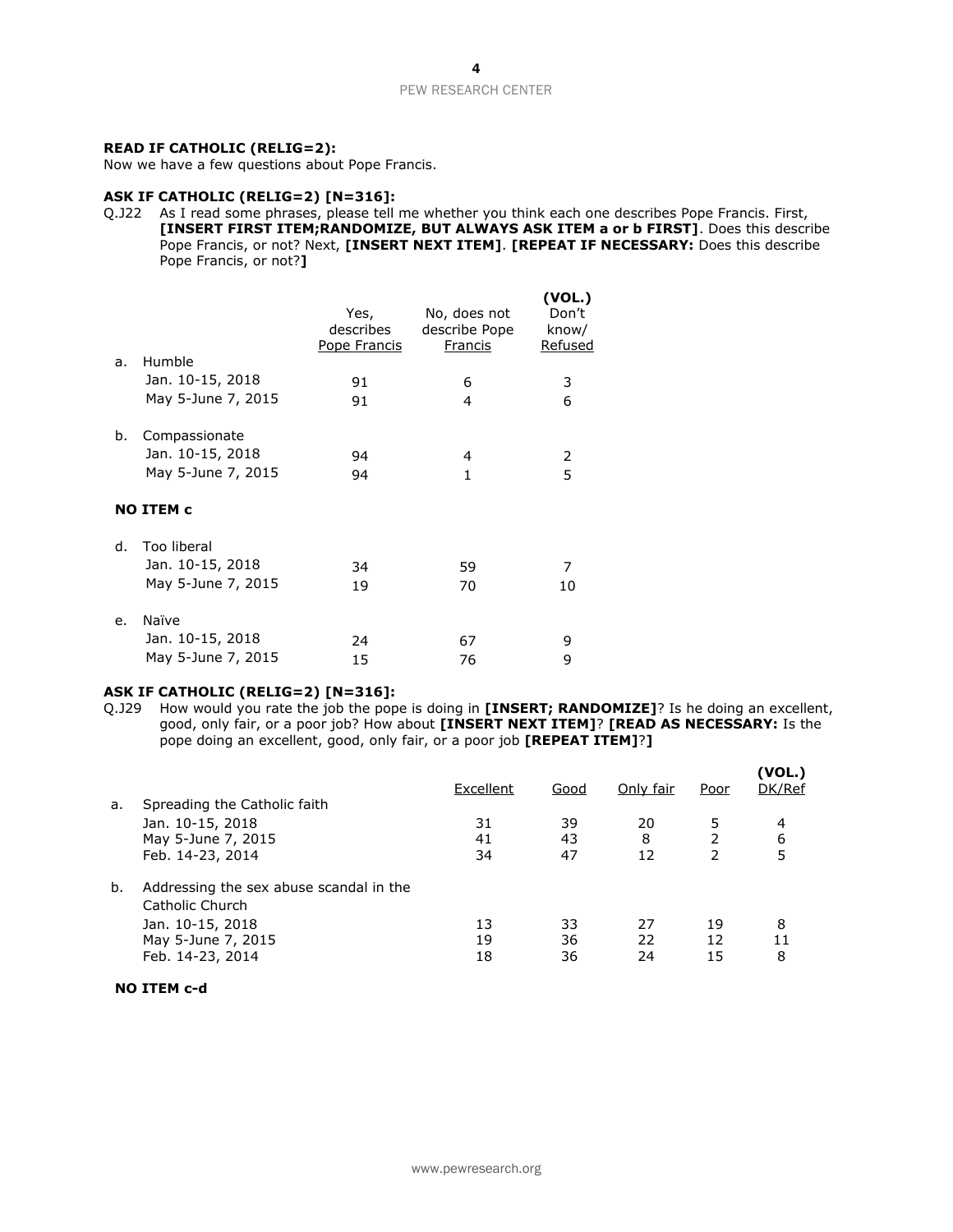# **Q.J29 CONTINUED…**

|    | VIJZJ LUNTINULDIII                       |           |      |           |               | (VOL.) |  |  |
|----|------------------------------------------|-----------|------|-----------|---------------|--------|--|--|
|    |                                          | Excellent | Good | Only fair | Poor          | DK/Ref |  |  |
| e. | Standing up for traditional moral values |           |      |           |               |        |  |  |
|    | Jan. 10-15, 2018                         | 27        | 43   | 21        | 5             | 4      |  |  |
|    | May 5-June 7, 2015                       | 33        | 47   | 10        | 2             | 7      |  |  |
|    | Feb. 14-23, 2014                         | 29        | 51   | 14        | $\mathcal{P}$ | 4      |  |  |
|    | <b>NO ITEM f-i</b>                       |           |      |           |               |        |  |  |
| j. | Addressing environmental issues          |           |      |           |               |        |  |  |
|    | Jan. 10-15, 2018                         | 19        | 36   | 25        | 8             | 12     |  |  |
|    | May 5-June 7, 2015                       | 18        | 35   | 25        | 4             | 18     |  |  |
| k. | Appointing new bishops and cardinals     |           |      |           |               |        |  |  |
|    | Jan. 10-15, 2018                         | 18        | 41   | 20        | 4             | 17     |  |  |

#### **RANDOMIZE Q.A6-Q.A6b BLOCK AND Q.A7-Q.A7b BLOCK ASK IF CATHOLIC (RELIG=2) [N=316]:**

Q.A6 How much, if anything, do you think Pope Francis has done to make the Catholic Church more accepting of homosexuality **[READ]**?

Jan. 10-15

- 2018
- 33 A lot
- 41 A little [OR]
- 16 Nothing at all
- 0 He's made the Church less accepting **(VOL.)**
- 10 Don't know/Refused **(VOL.)**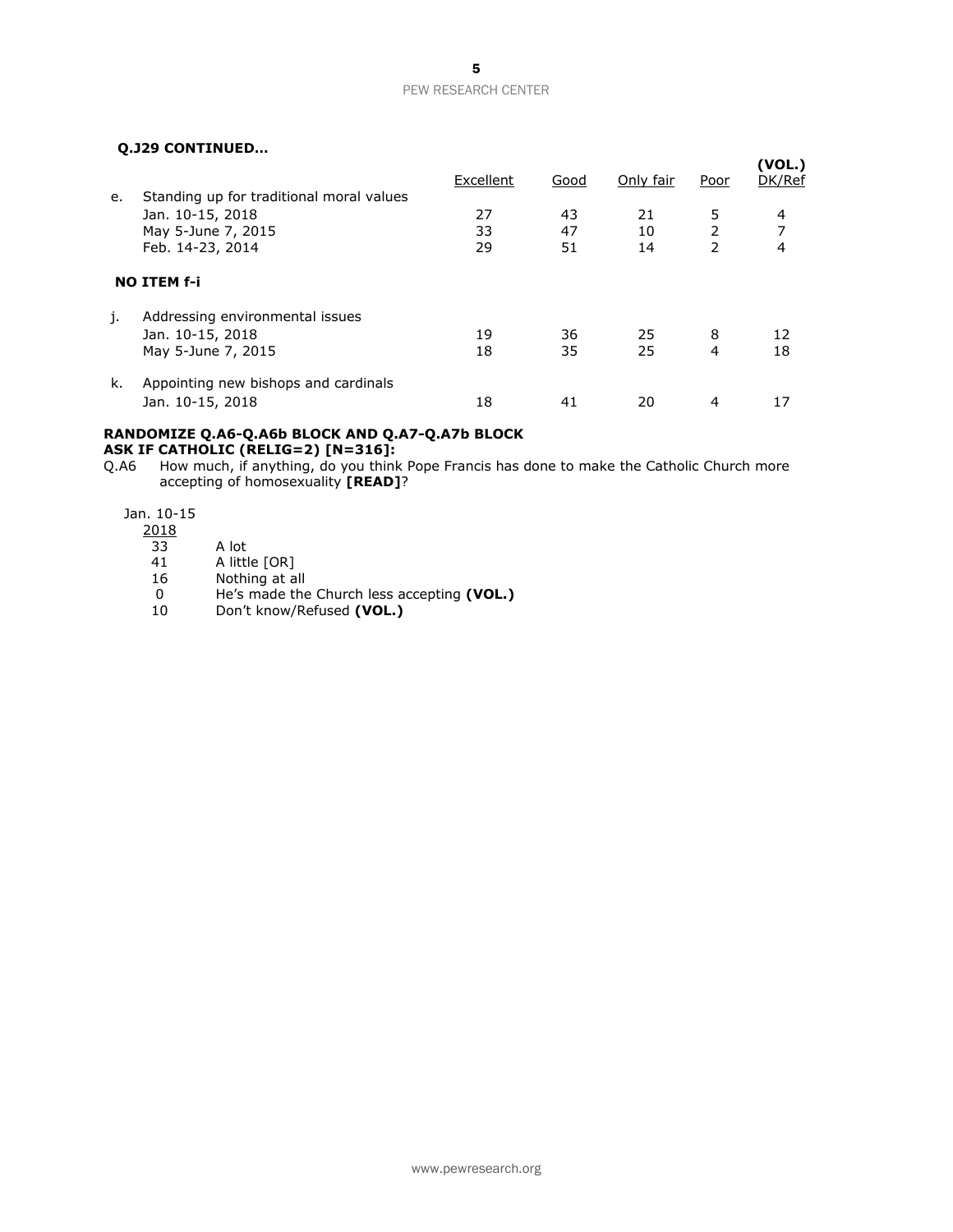### **ASK IF CATHOLIC (RELIG=2) [N=316]:**

Q.A6 How much, if anything, do you think Pope Francis has done to make the Catholic Church more accepting of homosexuality **[READ]**?

# **ASK IF A LOT OR A LITTLE IN Q.A6 (Q.A6=1,2):**

Q.A6a And would you personally like to see Pope Francis do MORE to make the Catholic Church accepting of homosexuality, do LESS, or has he done about the right amount?

## **ASK IF NOTHING AT ALL OR LESS ACCEPTING IN Q.A6 (Q.A6=3,4):**

Q.A6b And would you personally like to see Pope Francis do MORE to make the Catholic Church accepting of homosexuality, or not?

# Jan. 10-15

 $\frac{2018}{33}$ 

A lot

- 12 Would like to see him do more
- 2 Would like to see him do less<br>17 He has done about the right a
- He has done about the right amount
- 1 Don't know/Refused **(VOL.)**
- 41 A little [OR]
	- 21 Would like to see him do more
	- 5 Would like to see him do less<br>13 He has done about the right a
	- He has done about the right amount
	- 3 Don't know/Refused **(VOL.)**
- 16 NET Nothing at all/He's made the Church less accepting **(VOL.)**
	- 5 Yes, would like to see him do more
	- 10 No, would not like to see him do more
	- 1 Don't know/Refused **(VOL.)**
- 10 Don't know/Refused **(VOL.)**

# **RANDOMIZE Q.A6-Q.A6b BLOCK AND Q.A7-Q.A7b BLOCK**

# **ASK IF CATHOLIC (RELIG=2) [N=316]:**

Q.A7 How much, if anything, do you think Pope Francis has done to make the Catholic Church more accepting of divorce and remarriage **[READ]**?

# Jan. 10-15

2018

- 26 A lot
- 43 A little [OR]
- 17 Nothing at all
- 0 He's made the Church less accepting **(VOL.)**
- 14 Don't know/Refused **(VOL.)**